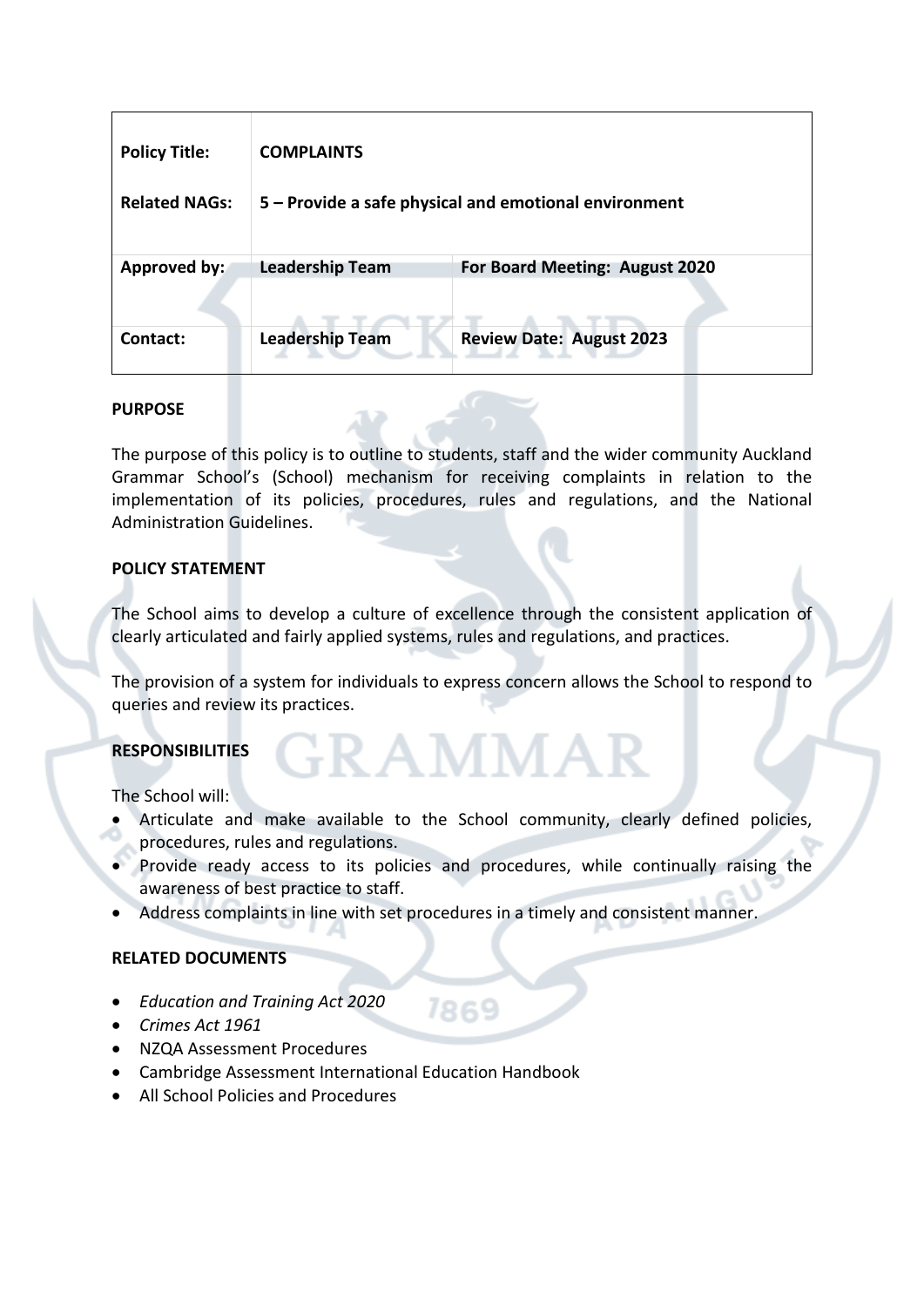#### **APPENDICES**

Appendix I: General Complaints Procedure Appendix II: Complaints regarding Board employees

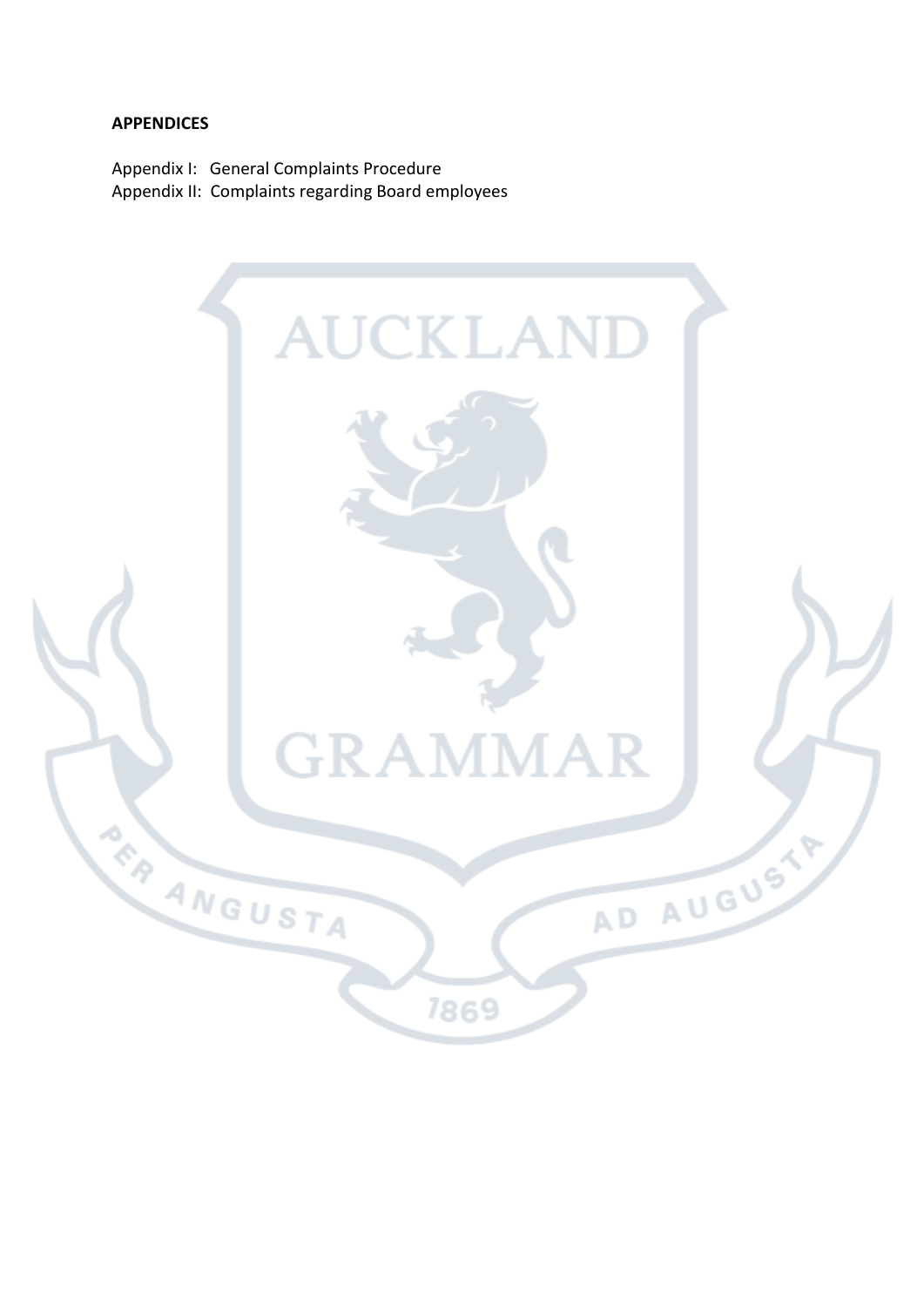## **APPENDIX I: General Complaints Procedure**

Complaints may be from students, parents/legal guardians, staff members, Board members or other members of the School community.

Complaints need to be in writing, or put in writing by a representative of the School as soon as practicable if the complainant is unable to put it in writing.

#### **Procedure for resolving complaints**

- 1. Following receipt of a complaint, the Headmaster or the Headmaster's representative will:
- Send an acknowledgement of receipt to the complainant.
- Inform the complainant of any relevant internal complaint procedure.
- Consider the complaint and reach a decision regarding outcome/s. As part of that, either the Headmaster or another person appointed by the Headmaster, may undertake an investigation into the complaint.
- The Headmaster (or the Headmaster's representative) will make a decision in relation to the complaint as soon as practicable. The Headmaster will communicate with the complainant regarding timeframes.

### 2. After making a decision:

Subject to their privacy and confidentiality obligations, the Headmaster or the Headmaster's representative will generally inform the complainant of:

- the Headmaster's (or their representative's) decision in relation to the complaint and the reasons for that decision; and
- any actions the Headmaster (or their representative) proposes to take as a result.

# **Application of other School policies**

The above procedure is the School's general procedure applying to complaints received. However, where the School has a specific policy addressing a certain type of complaint, the procedure set out within that policy will apply. For example, the School's Inclusiveness and<br>Anti-Bullying Policy will apply to bullying complaints. Anti-Bullying Policy will apply to bullying complaints.

7869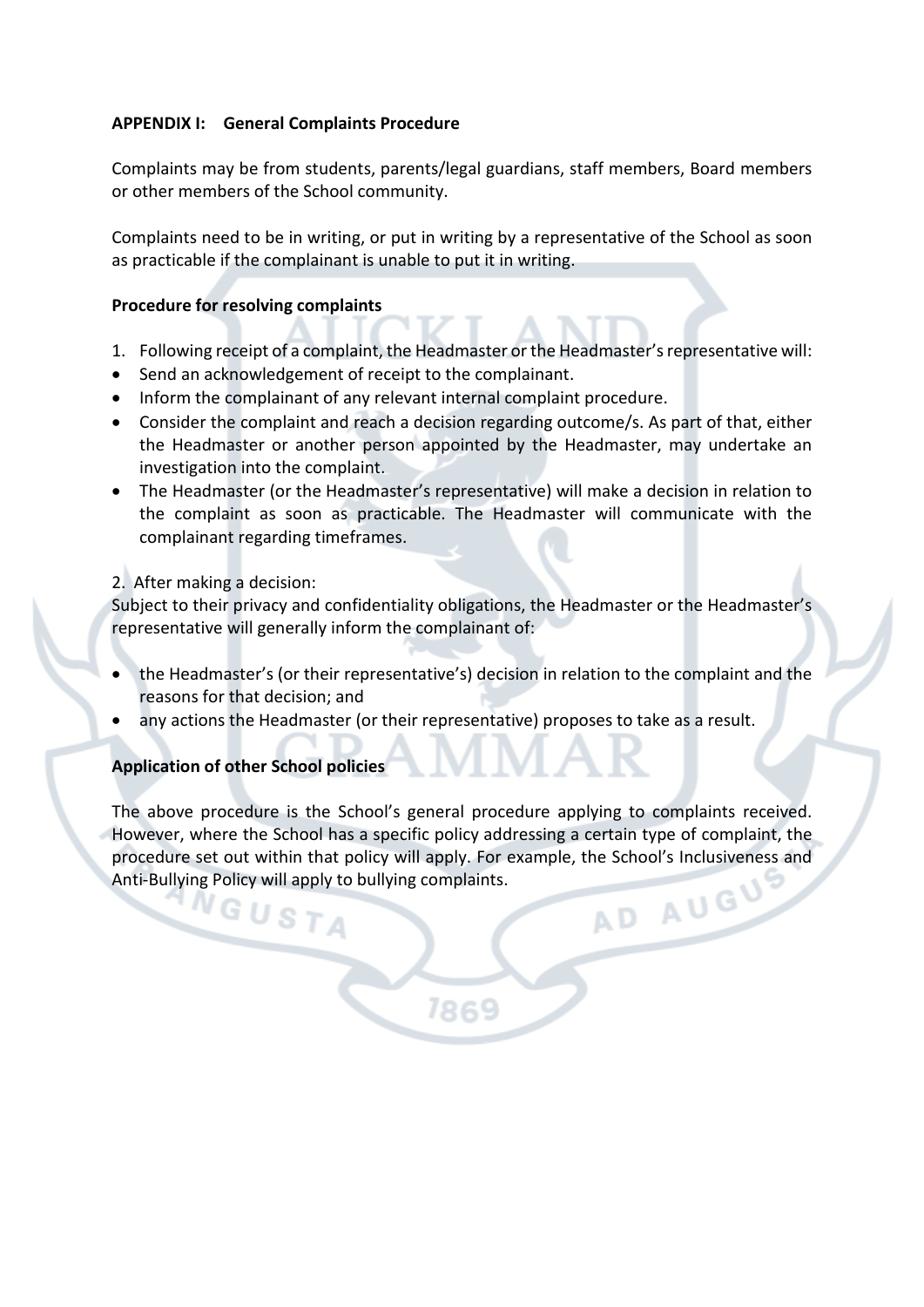# **Appendix II**: **Complaints regarding Board Employees:**

Complaints about School employees may be from students, parents/legal guardians, staff members, Board members, or other members of the School community.

Complaints need to be in writing, or put in writing by a representative of the School as soon as practicable if the complainant is unable to put it in writing.

### **Procedure for resolving complaints about staff:**

1. The Headmaster or the Headmaster's representative will:

- send an acknowledgement of receipt to the complainant;
- inform the complainant of any relevant internal complaint procedures.
- Consider the complaint and reach a decision regarding outcome/s. As part of that, either the Headmaster or another person appointed by the Headmaster, may undertake an investigation into the complaint.
- The employee (who is the subject of the complaint) will have an opportunity to be heard, and will be provided with relevant information regarding the allegations against them, before any decisions are made.
- The Headmaster (or the Headmaster's representative) will make a decision in relation to the complaint as soon as practicable. The Headmaster (or the Headmaster's representative) will communicate with the complainant and the employee (who is the subject of the complaint) regarding timeframes.
- 2. After making decision:

Subject to their privacy and confidentiality obligations, the Headmaster or the Headmaster's representative will generally inform the complainant of:

- the Headmaster's (or their representative's) decision and the reasons for that decision; and
- any actions the Headmaster (or their representative) proposes to take as a result.<br> **ure for resolving complaints about the Headmaster:**<br>
Board Chairman or the Chairman's representative will:<br>
send an acknowledgement

# **Procedure for resolving complaints about the Headmaster:**

- 1. The Board Chairman or the Chairman's representative will:
	- send an acknowledgement of receipt to the complainant.
	- inform the complainant of any relevant internal complaint procedures.
	- Consider the complaint and reach a decision regarding outcome/s. As part of that, either the Board Chairman or another person appointed by the Chairman, may undertake an investigation into the complaint.
	- The Headmaster will have an opportunity to be heard, and will be provided with relevant information regarding the allegations against them, before any decisions are made.
	- The Board Chairman (or the Chairman's representative) will make a decision in relation to the complaint as soon as practicable. The Board Chairman (or the Chairman's representative) will communicate with the complainant and the Headmaster regarding timeframes.